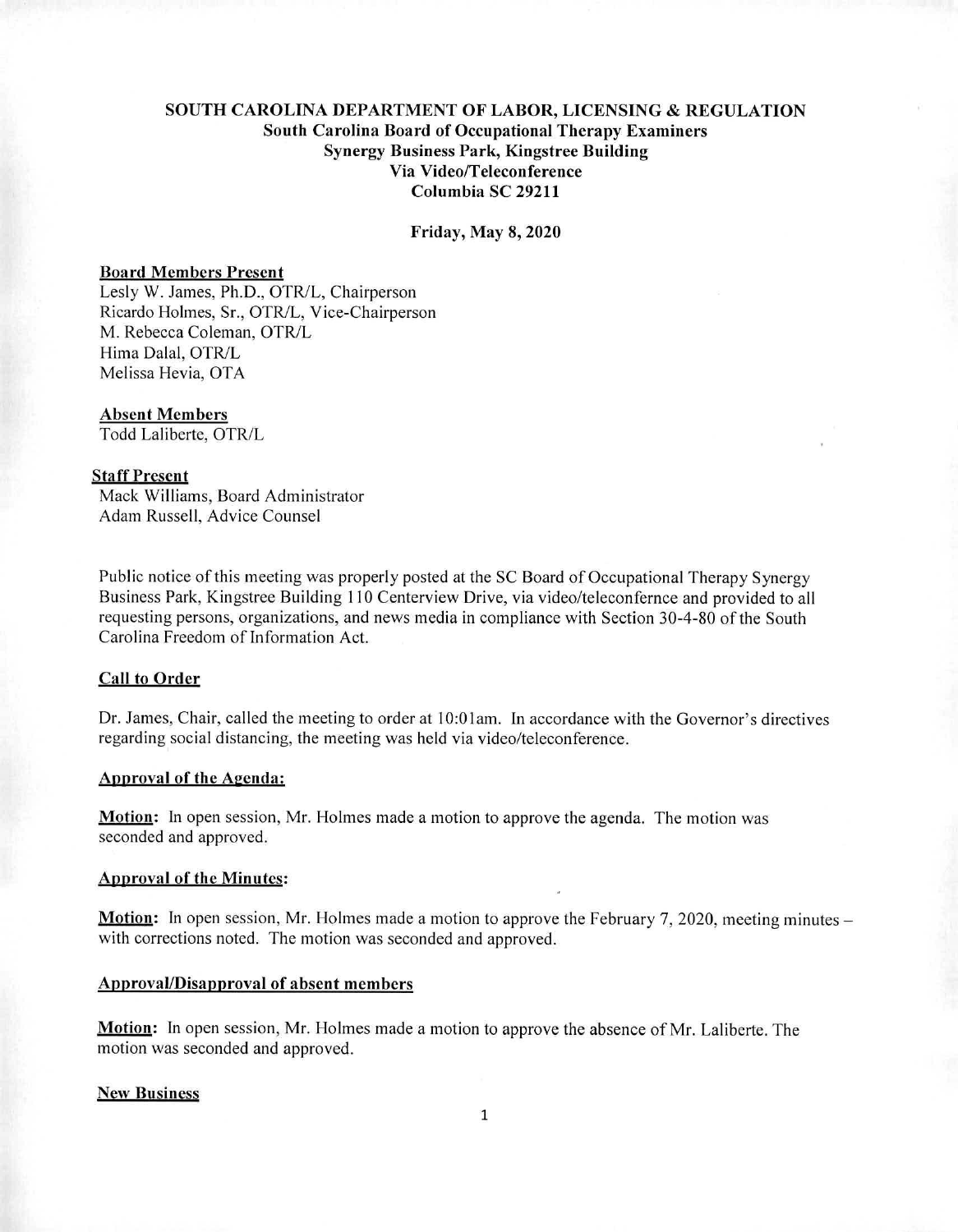Office of Investigations and Enforcement (OIE/IRC) Report: Mr. Hinson, Office of Investigations & Enforcement, presented the statistical and training report to the Board.

The Board accepted the statistical and training report as information.

#### IRC Recommendations

Mr. Hinson presented the IRC report to the Board. There are two (2) cases 2019-5 and 2019-1 recommended for formal complaint.

Motion: In open session, Mr. Holmes made a motion to accept the IRC recommendations for cases 2019-5 and 2019-1. The motion was seconded and approved.

**Office of General Council (ODC) Report:** Mr. Gwynne, Office of Disciplinary Counsel, presented the ODC Report. There are no cases to report at this time.

The Board accepted the ODC report as information.

**Finance Report:** Mr. Williams, Board Administrator, presented the financial report.

The Board accepted the finance report as information.

#### **Application Hearings:**

## **Initial Applications:**

**Donna Greene:** The purpose of this hearing was to determine whether Ms. Greene should be granted a license as an Occupational Therapist in South Carolina. Ms. Greene made a personal via video conference before the Board and was not represented by legal counsel.

**Motion:** In open session, Mr. Holmes made a motion to go into executive session for legal counsel. The motion was seconded and approved.

**Executive Session:** No votes were taken during executive session. [10:53a.m. --- 11:12a.m]

**Motion:** In open session, Ms. Dalai made a motion to come out of executive session. The motion was seconded and approved.

**Motion:** In open session, Ms. Hevia made a motion to grant Ms. Greene a license to practice as an Occupational Therapist in South Carolina upon receipt of an updated application with license fee. The motion was seconded and approved.

**Christina Madairy:** The purpose of this hearing was to determine whether Ms. Madairy should be granted a license to practice as an Occupational Therapist in South Carolina. Ms. Madairy made a personal via video